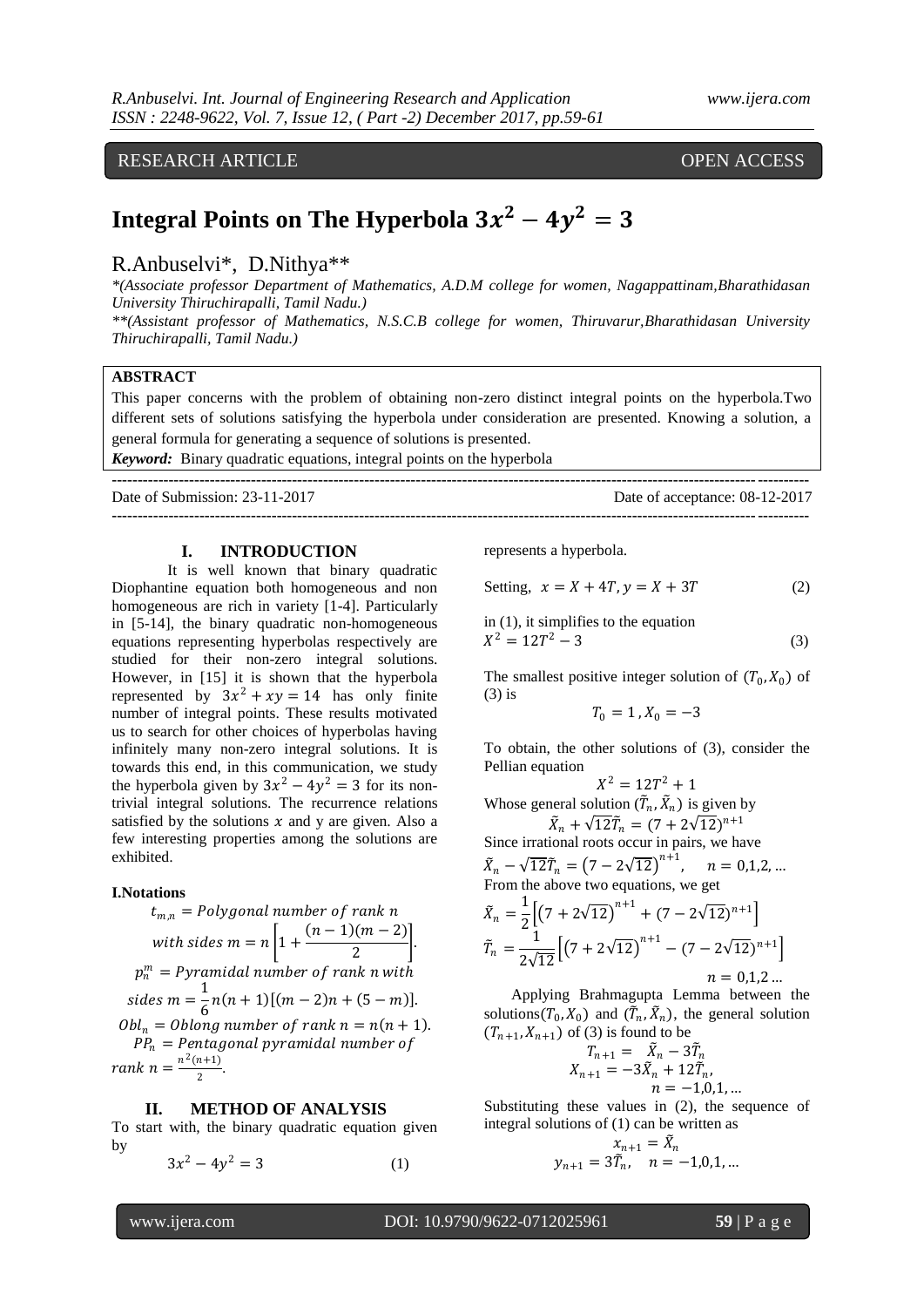The values of x and y satisfies the recurrence relations

$$
x_{n+3} - 14x_{n+2} + x_{n+1} = 0
$$
  

$$
y_{n+3} - 14y_{n+2} + y_{n+1} = 0
$$

A few interesting properties among the solutions are presented below:

- 1. The  $x$ -values are odd and  $y$ -values are even.
- 2.  $y_{n+1} \equiv 0 \pmod{6}$ , n=0,1,2,...
- 3.  $x_{2n-1} \equiv 0 \pmod{7}$ , n=1,2,...
- 4. Each of the following expression represents a Nasty number: (i)  $y_{n+2} - 13y_{n+1} - 12y_n$  $(ii)x_{n+2} - 13x_{n+1} - 12x_n$ (iii)  $x_{n+3} - 15y_{n+2} - 13x_{n+1}$  $(iv)y_{n+3} - 11y_{n+2} - 40y_{n+1} - 10y_n$ (v)  $y_{n+2} - 12y_{n+1} - 26y_n$
- 5.  $y_{n+3} 14y_{n+2} + 2x_{n+1}$  is a cubical integer.
- 6.  $y_{n+3} 10y_{n+2} 54y_{n+1} 8y_n \equiv 0 \pmod{6}$
- 7.  $(\rho b l_x)^2 (p p_x)^2 25 (p_x^2)^2 \equiv 0 \pmod{3}$
- 8.  $6(p_x^5) 4(t_{3,x}) \equiv 0 \pmod{2}$
- 9.  $(p_y^3) + 6(t_{3,y+1}) \equiv 0 \pmod{3}$
- 10. Choose  $r = s$ ,  $s = x y$  Treat r and s as the generators of the Pythagorean triangle  $(\alpha, \beta, \gamma)$  where  $\alpha = 2rs$ ,  $\beta = 2r^2$  –  $s^2$ ,  $\gamma = r^2 + s^2$  Then this Pythagorean triangle is such that  $\beta + 4\alpha - 3\gamma = 3$ .
- 11. If we take the smallest positive integer solution  $(T_0, X_0)$  of (3) is  $T_0 = 1, X_0 = +3$ The result does not change.

 It is worth mentioning that, instead of (2) one may also consider the linear transformations

$$
x = X - 4T, \qquad y = X - 3T
$$

For this case, the corresponding integral solutions of (1) are represented by

 $x_{n+1} = X_{n+1} - 4T_{n+1} = -7\tilde{X}_n + 24\tilde{T}_n$ <br>  $y_{n+1} = X_{n+1} - 3T_{n+1} = -6\tilde{X}_n + 21\tilde{T}_n$ ,  $n = -1,0,1,...$ 

#### **III. GENERATION OF SOLUTIONS**

Let  $(x_0, y_0)$  be any given solution of (1) Assume  $x_1 = x_0 + h$ ,  $y_1 = h - y_0$ (4) to be the second solution of (1). Substitution of (4) in (1) leads to

 $h = 6x_0 + 8y_0$ 

Employing the value of h in (4), one obtains

$$
x_1 = 7x_0 + 8y_0
$$

$$
y_1 = 6x_0 + 7y_0
$$

Representing the above solution in matrix form, we have

$$
(x_1, y_1)^t = A (x_0, y_0)^t
$$

Where t is the transpose and A is the second order matrix given by

$$
A = \begin{pmatrix} 7 & 8 \\ 6 & 7 \end{pmatrix}
$$

Repeating the above process, we get the generalized form of the matrix

$$
(x_n, y_n)^t = A^n (x_0, y_0)^t
$$
 (5)

Wherein 
$$
A^n = \begin{pmatrix} \frac{1}{2}(\alpha^n + \beta^n) & \frac{1}{\sqrt{3}}(\alpha^n - \beta^n) \\ \frac{\sqrt{3}}{4}(\alpha^n - \beta^n) & \frac{1}{2}(\alpha^n + \beta^n) \end{pmatrix}
$$

\nwhich 
$$
\alpha^n \beta^n = 1
$$

which  $\alpha$ 

Thus, substituting  $n=1,2,3...$  inturn in (5), one can generate infinitely many integral solution satisfying (1).

### **IV. CONCLUSION**

To conclude, one may search for any other binary quadratic equations and their corresponding properties.

#### **REFERENCES**

#### **Books:**

- [1] Dickson L.E., (1952), *History of Theory of Numbers,* Vol. II, (Chelsea Publishing company, New York).
- [2] Carmichael R.D.,(1959),*The Theory of Numbers and Diophantine Analysis* (Dover publication,New Delhi).
- [3] Mordell L.J., (1969),*Diophantine Equations*(Academic Press, London).
- [4] Telangs S.G., (1996),*Number Theory*(TataMcGraw-Hill Publishing company NewDelhi).

#### **Journals:**

- [5] Gopalan M.A.,Gokila K., and Vidhyalakshmi S., (2007), On the Diophantine Equation  $x^2 + 4xy + y^2 - 2x + 2y - 6 =$ 0,*ActaCienciaIndica*(Vol. XXXIII M, No. 2, Pp. 567-570)
- [6] Gopalan M.A., Vidhyalakshmi S., and Devibala S.,(2007), On the Diophantine **Equation**  $3x^2 + xy = 14$ , *ActaCienciaIndica*(Vol. XXXIII M, No. 2, Pp. 645-646)
- [7] Gopalan M. A., and Janaki G., (2008), Observations on  $x^2 - y^2 + x + y + xy =$ 2,*Impact j.Sci.,Tech.,*(Vol. 2, No. 3, Pp. 143- 148).
- [8] Gopalan M. A., and Anbuselvi R., (2008), Integral solutions of  $4ay^2 - 9a - 10x^2 =$ 3 + 1,*ActaCienciaIndica*(Vol. XXXIV M, No. 1, Pp. 291-295).
- [9] Gopalan M. A., Shanmuganandham P., and Vijayasankar A., (2008), On Binary Quadratic Equation  $x^2 - 5xy + y^2 + 8x$  $20y + 15 = 0$ , *ActaCienciaIndica*(Vol. XXXIV M, No.4, Pp. 1803-1805).
- [10] Gopalan M. A., and Parvathy G., (2010), Integral points on the Hyperbola